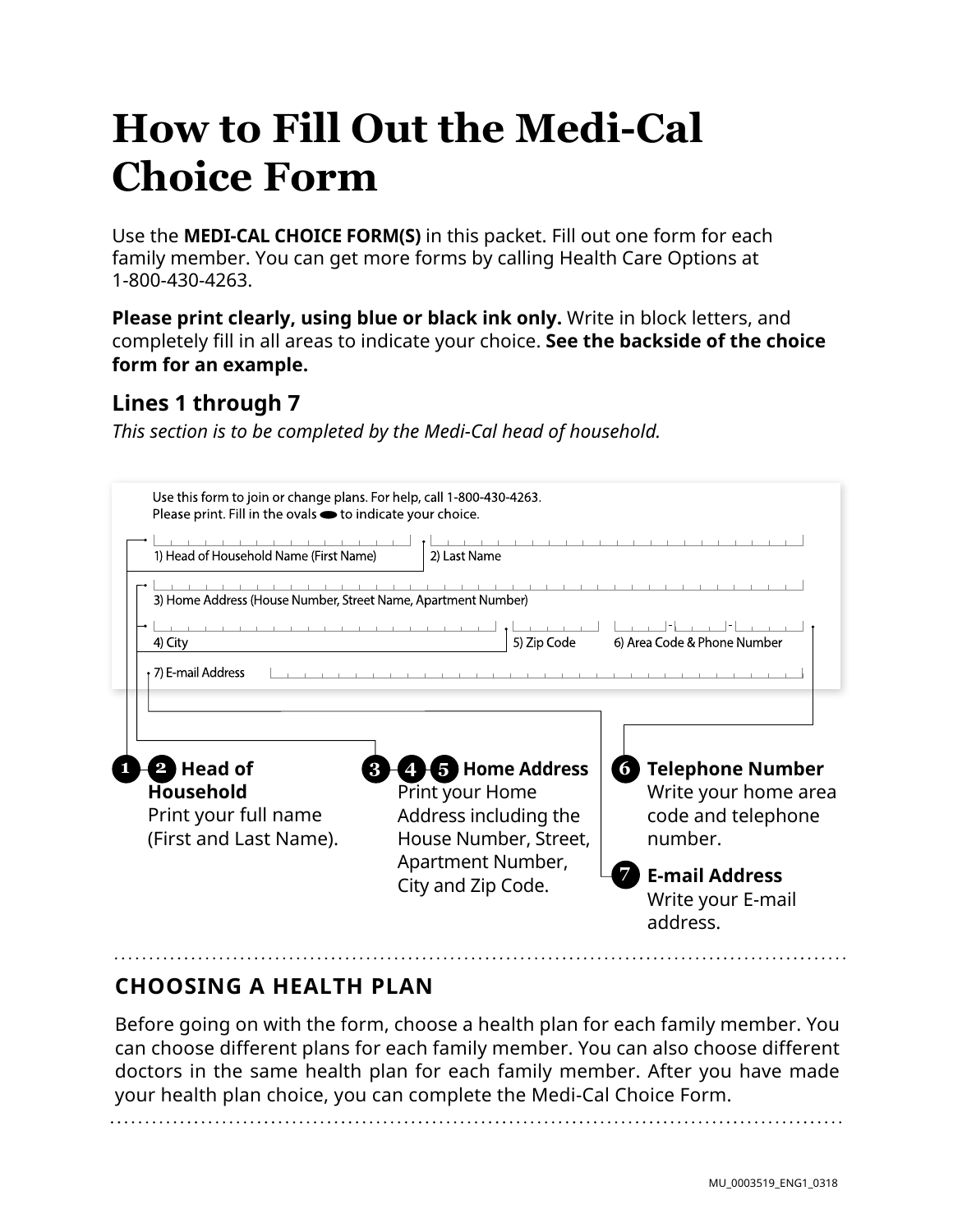# Join or Change a Health Plan

## **Lines 8 through 16**

*Please complete the Health Plan section for all members who must join or want to change a health plan. Parts of this section may already be filled in for you.* 

| 8) Applicant's Name (First Name)                                                                                                                                                                                                                            | 9) Last Name                                                                                                                                                                                                                                                                         |                                                                                                                                                                                                                                      |
|-------------------------------------------------------------------------------------------------------------------------------------------------------------------------------------------------------------------------------------------------------------|--------------------------------------------------------------------------------------------------------------------------------------------------------------------------------------------------------------------------------------------------------------------------------------|--------------------------------------------------------------------------------------------------------------------------------------------------------------------------------------------------------------------------------------|
| $\circlearrowright$ Male<br>$\rightarrow$ 10) Sex<br>$\circ$ Female                                                                                                                                                                                         | I <br>$\vert$<br>12) Birth Year<br>↓ 11) Due Date (if pregnant)                                                                                                                                                                                                                      | 13) Social Security Number                                                                                                                                                                                                           |
| 14) I wish to JOIN or change my plan to:                                                                                                                                                                                                                    |                                                                                                                                                                                                                                                                                      |                                                                                                                                                                                                                                      |
| <b>Medical Health Plan</b><br>$\sim$ XXX<br>$\circ$ XXX<br><b>Medical Health Plan</b><br><b>Medical Health Plan</b><br>$\sim$ XXX                                                                                                                           | $\sim$ XXX<br><b>Medical Health Plan</b><br>$\sim$ XXX<br><b>Medical Health Plan</b>                                                                                                                                                                                                 |                                                                                                                                                                                                                                      |
| 15) Doctor/Clinic Code                                                                                                                                                                                                                                      | the contract of the con-                                                                                                                                                                                                                                                             | Internal Use $\Box$                                                                                                                                                                                                                  |
| 16) Fill in the oval next to the reason for changing your plan.                                                                                                                                                                                             |                                                                                                                                                                                                                                                                                      |                                                                                                                                                                                                                                      |
| $\circlearrowright$ I could not choose the doctor I wanted<br>$\circ$ The plan did not meet my needs<br>$\circlearrowright$ My doctor did not meet my needs<br>$\circ$ Too far to go<br>$\circ$ I did not choose this plan                                  | $\circ$ Moving out of the county<br>$\circ$ Indian Health Program Exemption<br>$\circ$ Exempt from a plan<br>$\circ$ Other                                                                                                                                                           |                                                                                                                                                                                                                                      |
| <b>8 O</b> Applicant<br>Print the full name<br>(First and Last name)<br>of the individual<br>member of your<br>family who must join<br>or wants to change a<br>health plan.<br><b>TO</b> Sex<br>Fill in the sex.<br><b>Due Date</b><br>ш<br>The due date is | <b>B</b> Social Security<br><b>Number</b><br>Do nothing if there is a<br>bar code in this space.<br>Otherwise, enter the<br>applicant's Social<br>Security Number.<br>14) Join or Change a<br><b>Health Plan</b><br>Fill in the oval next to<br>the health plan you<br>wish to join. | The code number may<br>be listed in the Provider<br>Directory as:<br>• Doctor's Code<br>· Clinic Code<br>$\cdot$ PCP#<br>• Identification<br>Number (ID)<br>• Doctor I.D. Number<br>• PIN (Provider<br><b>Identification Number)</b> |
| the day the baby is<br>expected to be born<br>(month/day/year). For<br>example, December 2,<br>2003 would be entered<br>as 12/2/2003.<br><b>Birth Year</b><br>12<br>List the year the<br>applicant was born.                                                | <b>Doctor/Clinic Code</b><br>15)<br>Write the code<br>number for the<br>doctor or clinic. This<br>information can be<br>found in the Plan<br>Provider Directory. If<br>there is no number,<br>leave this blank.                                                                      | • Provider 0000<br>(ex. Provider 3322)<br><b>10</b> To Change a Plan<br>Fill in the oval next to<br>the reason why you are<br>changing your plan. If<br>your reason is not listed,<br>fill in the oval next to<br>"Other".           |